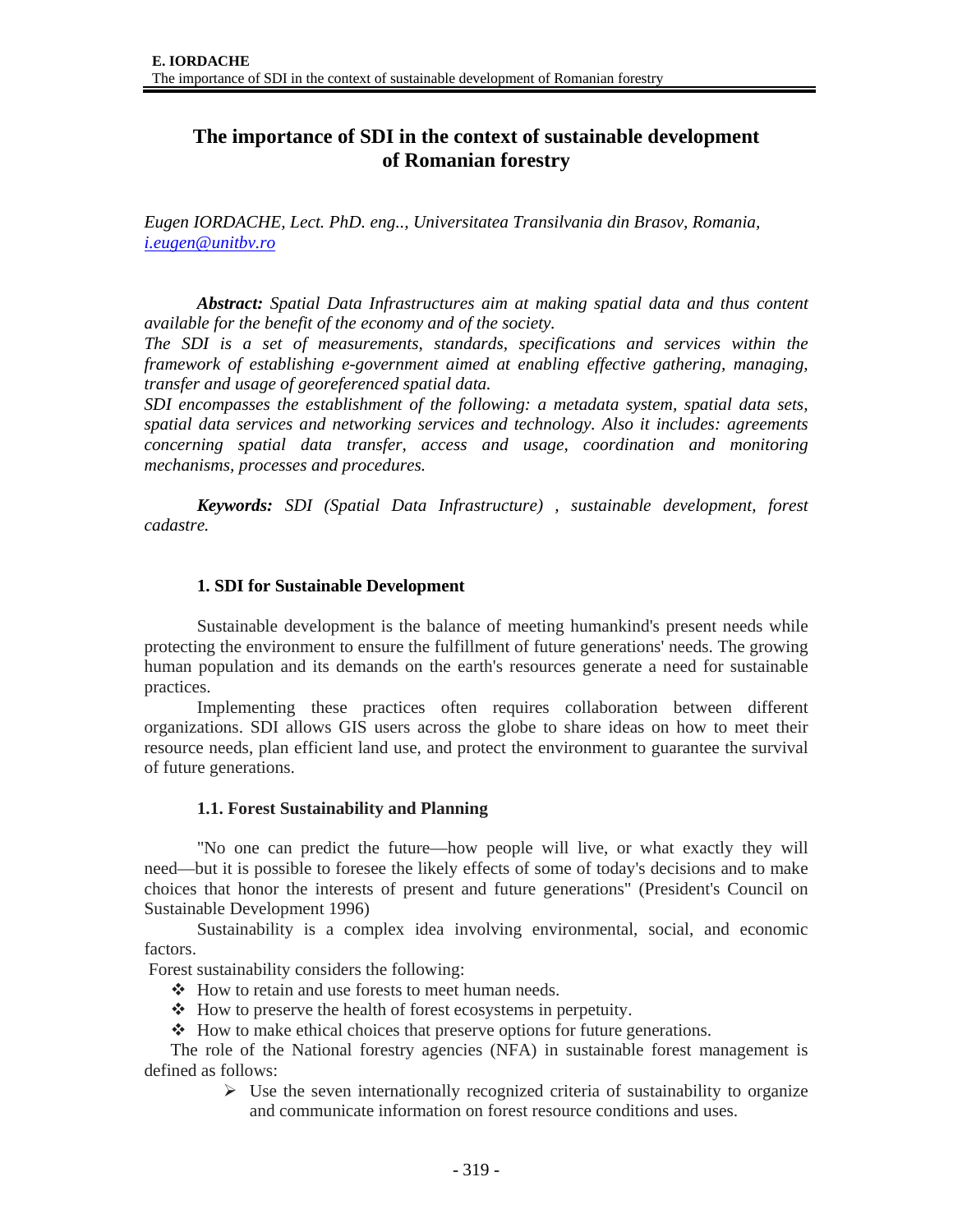- $\triangleright$  Support inventory, monitoring, and assessment to provide a comprehensive picture of forest conditions, management, and resource uses.
- $\triangleright$  Coordinate conservation, management, and protection programs and partnerships.
- $\triangleright$  Provide education and communication opportunities for professionals and the public.

The concepts of forest sustainability, sustainable forestry, and sustainable development embrace people's expectations that the Nation's forests, indeed *all* natural resources, should be used wisely to meet today's needs and be available to meet the needs of future generations. Sustainability embraces the desire to preserve the health of forest ecosystems in perpetuity and to meet human social, physical, and economic needs.

Definitions of forest sustainability generally incorporate three components: (1) a process based on the integration of environmental, economic, and social principles; (2) satisfaction of present environmental, economic, and social needs; and (3) maintenance of forest resources to assure that the needs of future generations are not compromised.

Assessments of Montréal Process Criteria, which often are the means for evaluating the sustainability of forest management, increasingly require the analysis of spatial data in the forms of maps and digital data.

The first priorities of NFA to compile and distribute spatial data, not to create tools to facilitate the analysis and interpretation of the data. Unfortunately, natural resources decision makers and analysts need such tools, and they need them now.

Relevant tools are currently available in two forms, geographic information systems (GIS) and spatial decision support systems (DSS). GIS, while providing broad arrays of functionality, require a relatively high level of expertise which decision makers and analysts usually do not have. Spatial DSS, while not requiring exceptional GIS skills, usually are limited in geographic scope and/or are targeted to specific themes. A user-friendly software system that provides basic GIS functionality without requiring extensive GIS expertise would be particularly useful at this time. Such a system would provide spatial analysis tools to support both decision making and assessments of the effects of decisions that have already been made.

#### **2. Spatial Decision Support Systems**

Spatial DSS are computer programs that typically consist of four components: (1) a database of spatial information relevant to the decision; (2) an analytical engine to process the data; (3) output capabilities in the forms of tables, graphs, and maps that depict results in ways useful to decision makers; and (4) a graphical user interface. Spatial DSS have considerable overlap with GIS; in fact, one application of a GIS may be considered to be a spatial DSS. Functionally, however, the roles of spatial DSS are as information systems that provide selected GIS functions to decision makers and analysts who generally do not have the expertise to use a GIS, nor the time and resources to assemble and manage the requisite spatial data. Thus, many of the distinctions between GIS and spatial DSS are derived from differences in their intended users rather than their functions. Finally, spatial DSS create efficiencies by assembling data only once and then providing the database and selected system functionality to a decision maker or analyst.

The geographic context of many natural resource management decisions includes regions with diverse climates, topographies, land uses and covers, resource conditions, human population densities, and economic conditions. Spatial DSS accommodate this multi-faceted decision context, provide the capability to evaluate scenarios derived from multiple and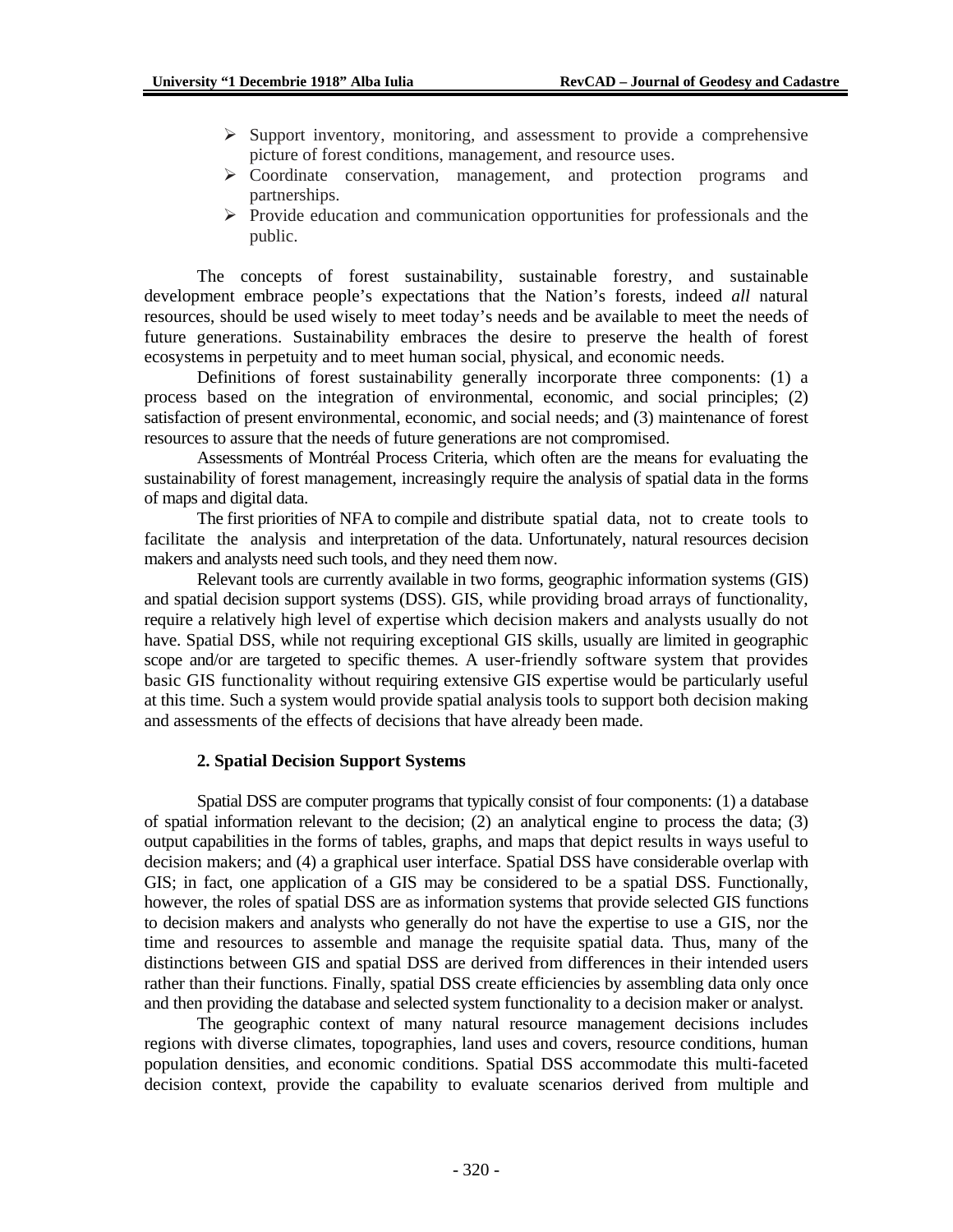competing objectives, reveal the consequences of decision alternatives under consideration, and provide a means of assessing the effect of decisions following their implementation.

Spatial DSS have been developed for a variety of environmental and natural resources applications. Mowrer (1992) and Power et al. (1995) provide excellent overviews and discussions of DSS for a variety of applications including, but not limited to, forest management planning, scheduling management treatments, scheduling and transportation planning for forest harvest, landscape disturbance, wildfire, watershed analyses, and forest insect and disease risks.

Forestry-related DSS tend to be defined by a small number of application themes of which forest protection and forest treatment are most common.

The Landscape Management System (LMS; McCarter et al., 1998) is a joint effort among the University of Washington, Yale University, and the USDA Forest Service. LMS assists in the development of forest management concepts and tools to accommodate social values including commodities, wildlife habitat, fire safety, employment, and carbon sequestration. The system integrates forest inventory data and growth models with visualization and analysis tools for evaluating stand- and landscape-level forest management alternatives. The common features of these forest treatment systems are similar to the common features of the forest protection systems: they are regional in scope; they focus on specific applications; and they rely heavily on models, simulations, or analyses tailored to the applications.

### **3. The Spatial Resource Support System**

The integration and analysis of data layers portraying spatial information is becoming crucial to decision making and post-decision assessments in the natural resources field. Inevitably, these analyses require selections of data layers and parameters for integrating the layers, and each selection may lead to a different implementation which, in turn, may lead to different outcomes. Thus, a DSS that emphasizes spatial analyses and permits multiple approaches to integrating data layers and comparisons of the effects of the different approaches would contribute objectively to decision making and be of substantial benefit to decision makers and analysts who are not GIS experts.

The Spatial Resource Support System (SpaRSS) has been designed to demonstrate how basic GIS functionality can be used to inform decision making and post-decision assessments.

### **3.1 Objective and Specifications**

SpaRSS is a GIS-based system that incorporates a suite of digital data layers; provides intuitive, accessible, user-friendly tools for analyzing spatial data; but does not require high-level spatial or GIS skills. SpaRSS permits decision makers to design alternatives using real data and then

display the results in tabular and graphical formats. The system displays nuances of decision alternatives, permits refinements prior to implementation of a decision, and accommodates postdecision assessments. SpaRSS provides decision making and analytical support in three areas:

(1) assembly of relevant, digital data layers obtained from external sources or created internally; (2) analyses based on the integration of spatial data; and (3) comparison of results of different methods for integrating spatial data and different decision alternatives.

To achieve these objectives, SpaRSS has been designed with specific features:

1. A user-friendly, graphical user interface;

- 2. Database with a core set of useful layers;
- 3. Options for approaches for integrating data layers;
- 4. Options for selection of parameters for a given integration approach;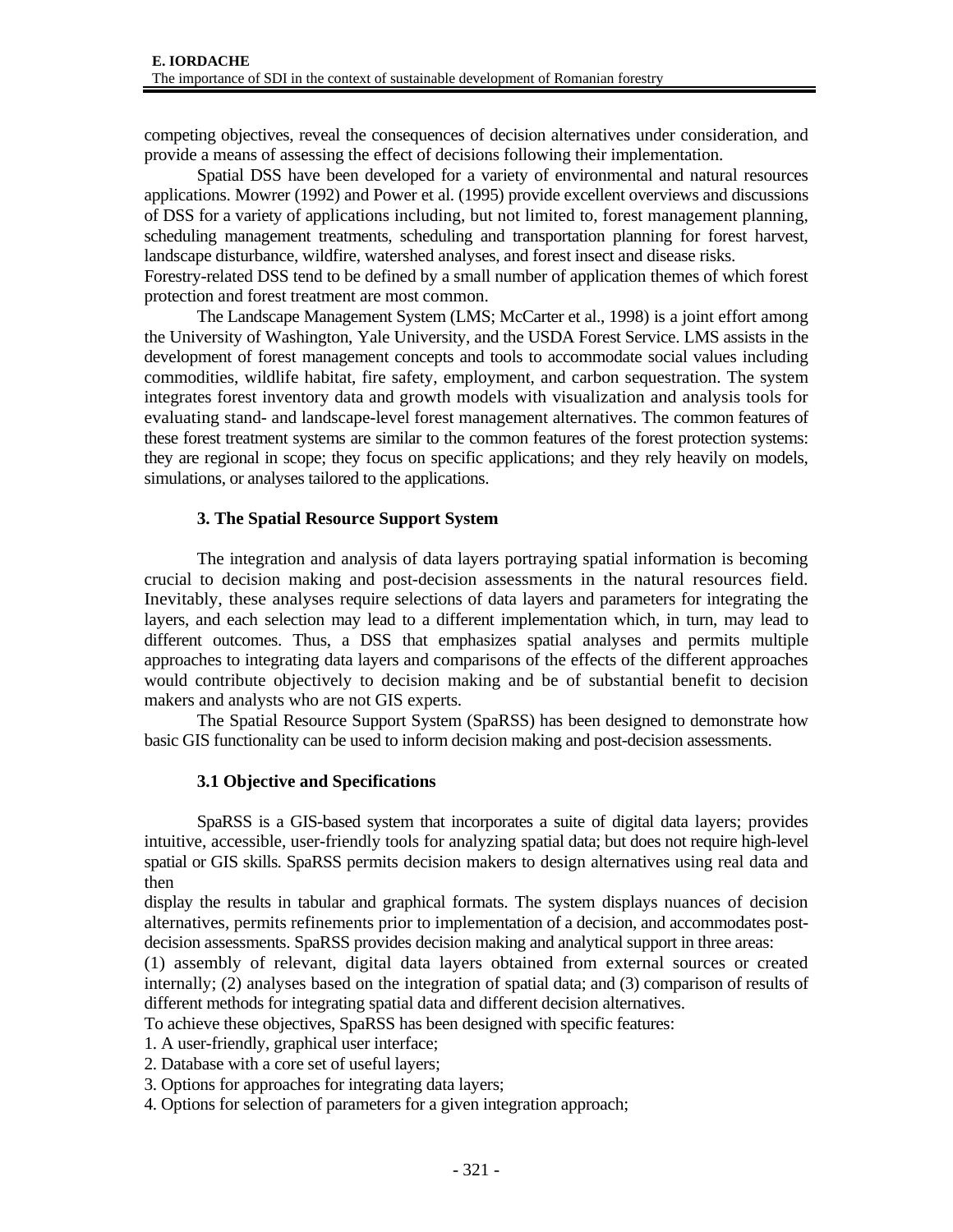5. Options for summarizing and portraying results;

6. User help documentation.

Many of SpaRSS's features are more similar to those of environmental DSS than to those of forestry-related systems. In particular, SpaRSS relies more heavily on created or acquired data layers than on internal models or prediction systems, although prediction systems may easily

## be incorporated.

However, SpaRSS has two features not known to be represented in existing spatial DSS. First, nearly all the existing systems are limited in scope; either they are limited geographically to localized areas of pest risk, corridors of burgeoning urban development, or single-river basins, or they are limited thematically to specific pests, species, or environmental issues. SpaRSS has been designed to be national in scope and appropriate for data of any theme, although the accompanying database focuses on forestry-related problems. Second, the range of scenarios featured by existing systems derives nearly exclusively from using the same integration methods or the same models.

 SpaRSS permits scenarios derived in these same ways but also permits scenarios to be derived from different approaches to integrating the data. SpaRSS should be viewed as national in scope, generic with respect to thematic data, and flexible with respect to approaches for analyzing data.

## **3.2. Database**

The SpaRSS database includes digital data layers including, but not limited to, the following:

1. Census: For example, population centers, distance to population centers, census block data, housing densities, and projected housing densities;

2. Socio-economic: For example, measures of persistent poverty, mill locations, and wild landurban interfaces, land ownership, and land use;

3. Abiotic: For example, drought and fire risk indices, locations of historic forest wildfires, and digital elevation models;

4. Biotic: For example, land cover, natural fire history regime, fire condition class, fuel loadings, and treatment opportunities.

Before incorporation into the system, all data layers were converted to a common grid system with common and fixed projection and spatial resolution of  $1 \text{ km}^2$ . This spatial resolution is appropriate for large area analyses but would not be appropriate for analyses at the scale of forest

stands, for example. Data layers with finer spatial resolution could be used, but the tradeoff for large area analyses would be increased processing time, a potentially limiting factor for Web-based systems.

# **3.3. Functionality**

SpaRSS provides tools for accomplishing three categories of GIS tasks: portraying data layers, integrating data layers, and providing estimates in tabular form. Portrayals may be for categories or aggregations of categories of data layer variables, or they may be for only those grid

cells for which the values of data layers satisfy selected threshold criteria. Portrayals of continuous variables are also by categories, although a large number of small width categories provides the sense of a continuous mapping.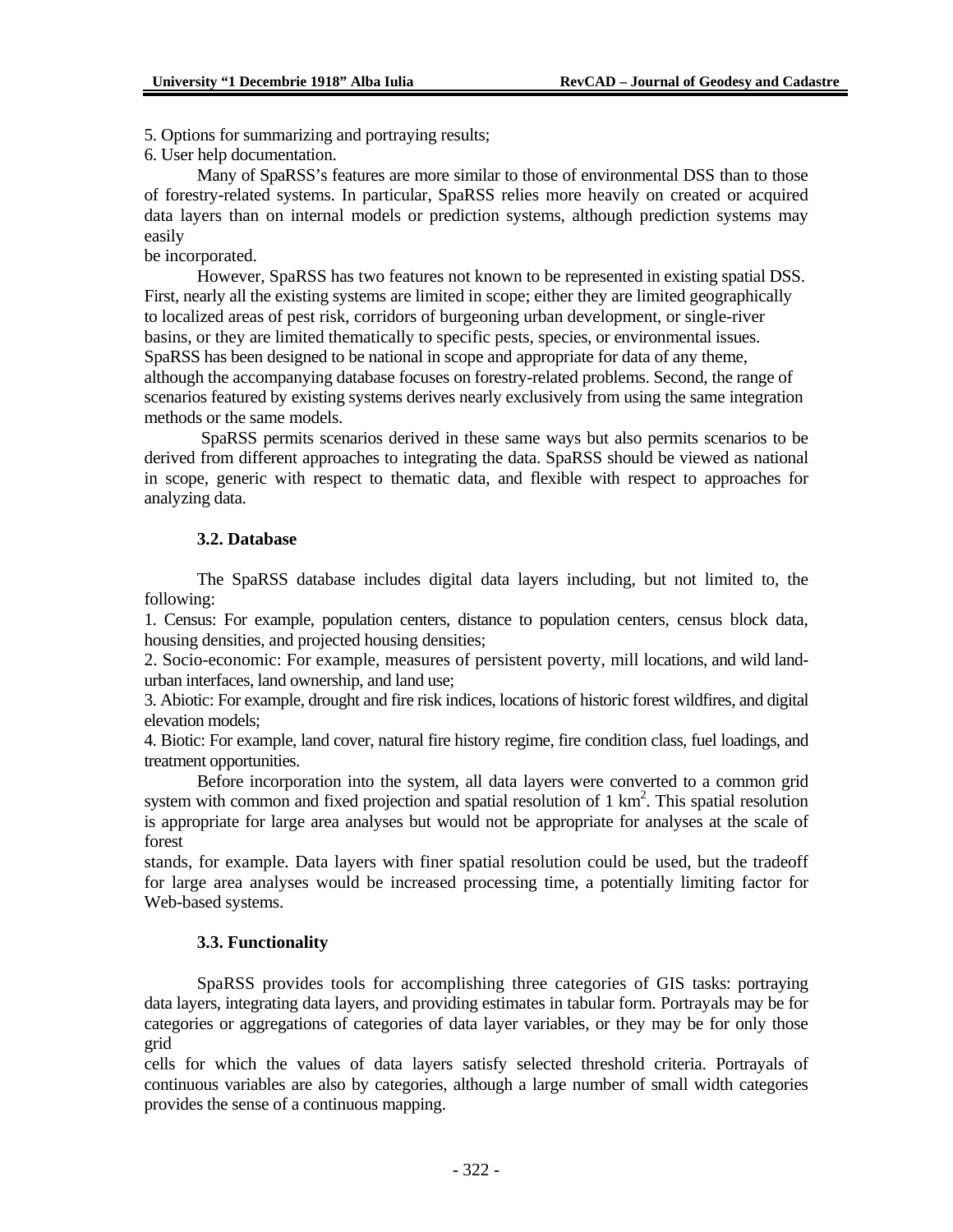Integrating data layers may be accomplished either by a portrayal of one data layer overlaid on another data layer or by combining the values of two or more data layers on a grid cell by grid cell basis. Combining values is accomplished using one of three approaches.

The first approach, designated *intersection*, selects grid points for which values of all layers to be integrated simultaneously satisfy threshold criteria.

The *intersection* approach is extremely restrictive. Although values for all except one layer may satisfy their threshold criteria by large margins, if the value for a single layer fails to satisfy its threshold criterion, even by an infinitesimal amount, the grid point is not selected.

The second approach, designated *addition*, selects grid points on the basis of whether the sum of values for all layers to be integrated satisfies a threshold criterion. Whereas the *intersection* approach is very restrictive, the *addition* approach is very permissive, because for any grid point the value for one layer may dominate the sum and satisfy the threshold criterion, regardless of the values for the other layers.

The third approach, designated *multiplication*, selects grid points on the basis of whether the product of values for all layers to be integrated satisfies a threshold criterion. The *multiplication* approach tends to produce results midway between the *intersection* and *addition* approaches, although in the absence of large numbers of values at the extremes of the distributions of values for the layers, the differences between the *addition* and *multiplication*  approaches may be slight.

With all three approaches, individual data layers may be weighted to reflect the importance the decisionmaker wishes to attach to layers to be integrated.

Weighting data layers is particularly useful when objective standards for thresholds do not exist or when decisionmakers wish to incorporate explicit indications of relative importance. Finally, debates about whether the perceived importance of data layers matches outcomes may be informed through the use of thresholds and weights.

Once layers, weights, and threshold values have been selected and the data layers have been integrated, decision makers usually desire a meaningful summarization of the results. In some instances, a map depicting the geographic areas satisfying a threshold criterion may be the only summarization necessary. Frequently, however, a quantification of the results is desired.

For example, the number of acres represented by the grid points of a data layer with values satisfying a threshold criterion may be desired. Also, suppose that several layers are to be integrated as a set of the set of the set of the set of the set of the set of the set of the set of the set of the set of the set of the set of the set of the set of the set of the set of the set of the set of the set of t

a means of determining areas at risk of forest wildfire. The proportions of observed wildfires located inside and outside the area resulting from a particular selection of data layers, threshold values, and weights may be used to guide the selection process, thus providing a means of groundtruthing decisions. SpaRSS provides the capability of quantifying and tabulating results for selected areas such as National Forest Regions, congressional districts, and states.

### **4. Conclusions and proposals**

Sustainable development indicators are pieces of information that summarise or typify characteristics of complex systems and are designed to make perceptible trends which are not otherwise immediately apparent (Hammond et al., 1995). Sustainability is, of course, a very complex concept. It includes environmental, social, economic and institutional dimensions, as well as numerous actors, interests, and groups .

Spatial information in the forms of maps and digital data layers and GIS tools for analyzing them are of substantial value for decision making and post-decision assessments in the natural resources.